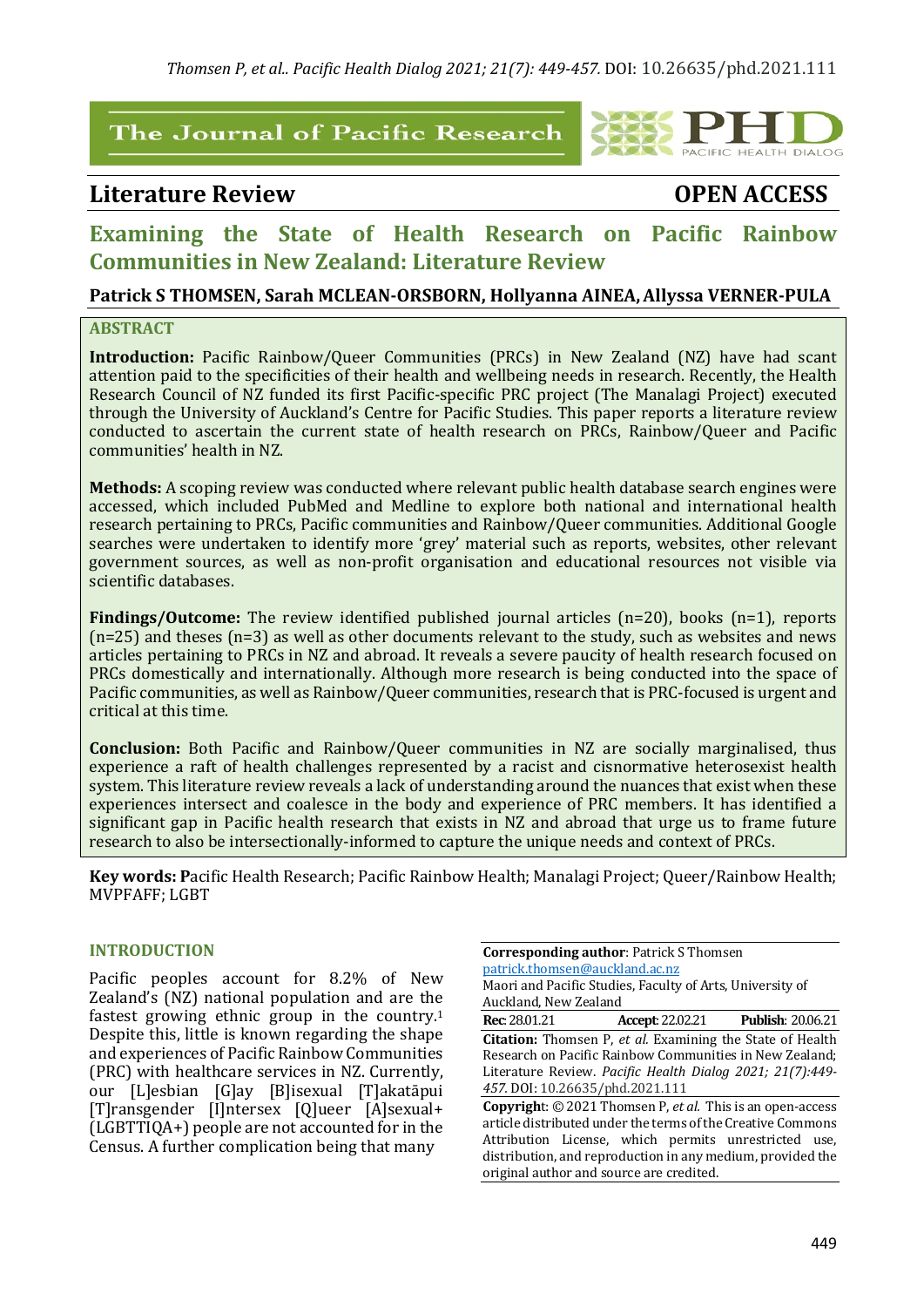PRC members do not identify as LGBTTQIA+ as there are Pacific-specific non-normative gender and sexuality identities/framings that exist (see MVPFAFF).<sup>2-4</sup> Therefore, this literature review is designed to explore prior research that is attuned to PRCs experiences with NZ's healthcare system. It identifies the current state of Rainbow/Queer and Pacific health research in NZ, speaks to existing knowledge gaps on PRC health, ultimately suggesting the need for a more intersectional research approach into the health and wellbeing of PRCs in NZ.

# **METHODS**

A scoping review<sup>5</sup> was undertaken to explore both national and international health research pertaining to PRCs. Relevant public health database search engines were accessed, which included PubMed and Medline in addition to Google Scholar and [stor. Due to the paucity of research about PRCs, literature pertaining to non-Pacific Rainbow communities in general were also reviewed. Thus, international literature was included where there was a focus on comparative communities. The search terms for the review were Pacific health, Rainbow health, LGBTTIQA+ health and MVPFAFF health. Each relevant piece of literature was selected by title and abstract as depicted by the search engines, based on the inclusion of the key words: gender, sexuality or health care. Most of the relevant literature found and presented here was published between 2008 - 2020. Additional Google searches were undertaken to identify more 'grey' material such as reports, websites, other relevant government sources, as well as non-profit organisation and educational resources not visible via scientific databases. The scoping review entailed the identification of recurring themes and subthemes. These themes were used to structure this article including the identification of gaps and further areas of potential research. Literature that was reviewed for this paper include published journal articles  $(n=20)$ , books  $(n=1)$ , reports  $(n=26)$  and theses  $(n=3)$  as well as other documents relevant to the study, such as websites and news articles pertaining to PRCs in NZ and abroad.

#### **Literature Review**

# *Rainbow Health*

Estimated to account for  $6\%$  to  $15\%$  of NZ's total population,<sup>6</sup> Rainbow communities in NZ do not form one conspicuous group, instead, are made up of individuals who come from diverse and varied ethnic, socio-economic, class, cultural and age backgrounds.<sup>7</sup> Contemporary research generally suggests that the effects of

marginalisation and discrimination are inextricably linked to the overrepresentation of  $LGBTTQIA+$  peoples in NZ with poorer health outcomes.8

Due to a raft of social stigmas, it is well documented that Rainbow/Queer peoples are more likely to experience adverse mental health disorders, higher rates of psychological and mental distress and more likely to engage in risk related behaviours compared to the general population.8-10 Rainbow/Queer New Zealanders are 19% less likely to report being satisfied with life, while experiencing an increased likelihood of moderate to severe anxiety, depression and/or psychological distress; these concerns start at a young age with the Youth 12 survey reporting same-sex or both sex attracted students as three times more likely to experience symptoms of depression, self-harm, suicidal ideation and attempts as opposite attracted students.<sup>11-12</sup> The Youth19 survey shows similar findings for transgender and diverse gender students, reporting 57% of participants have experienced depressive symptoms and self-harmed, while one in five have attempted suicide. <sup>13</sup> The Counting Ourselves survey shows similar health outcomes from transgender and non-binary individuals in NZ, with 71% of participants reported as having experienced high or very high psychological distress in the immediately preceding four weeks, almost nine times higher than the general population. Alongside this, over the course of their lifetime, more than three quarters of transgender and non-binary individuals had seriously thought about attempting suicide, while more than a third had attempted, with 12% of those attempts coming in the previous year.<sup>14-16</sup>

An important factor identified is the lack of mental health services that adequately address issues specific to Rainbow/Queer populations. Instead, it has been found that mainstream services often perpetrate and reinforce heteronormative and homonegative attitudes and beliefs.<sup>14,15,17</sup> As relayed in research by Semp and Read, mental health services actively reproduce a culture of heteronormativity in many different, inadvertent ways.<sup>18</sup> These services unwittingly frame non-normative sexualities or genders as problematic, abnormal or inferior. This has led to a 'don't ask, don't tell' culture within mental health services in NZ toward Rainbow/Oueer peoples, which initially aimed to remove assumptions about the sexuality of a patient but has had the side effect<br>of replicating heteronormative and of replicating heteronormative and homonegative notions in mental health services.<sup>17-18</sup> This suggests then that mainstream providers do not understand how one's sexual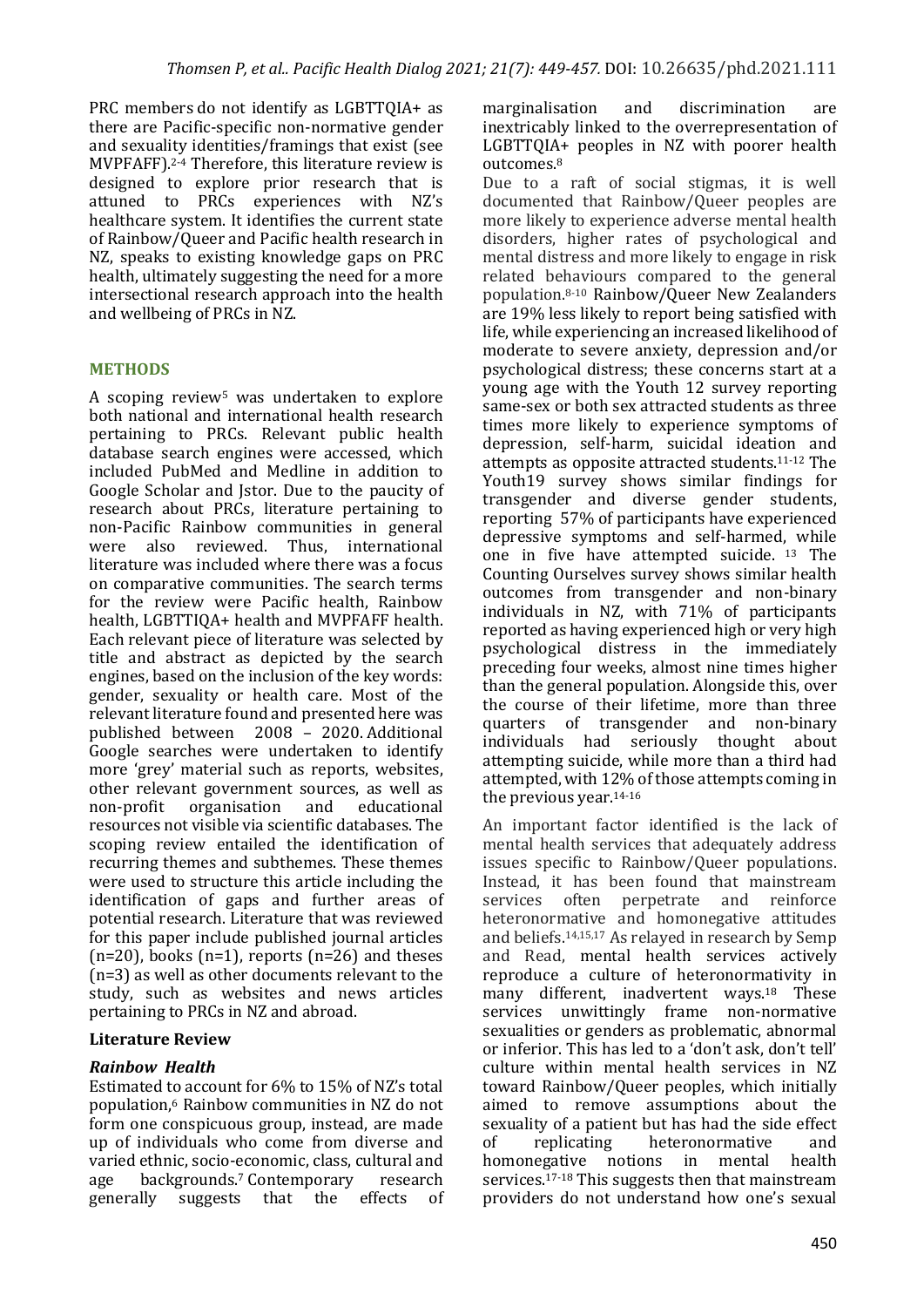and gender identity may impact their wider socialisation, how they are perceived within societal structures, the marginalisation they may face as a member of the Rainbow community and what burden this takes on their personal mental health.17

International scholarship suggests that this is a common experience for Rainbow/Queer communities outside NZ. Research from the Canada Psychiatric Association suggests that  $LGBTQ+$  peoples are hesitant to engage with mental health services for fear of homophobia from healthcare providers, inadequacies in Queer identity healthcare knowledge and understanding, or being flat out refused care.<sup>19</sup> This reluctance also exists here in NZ, where there are no publicly funded Rainbow-specific mental healthcare services. As many Rainbow/Oueer peoples feel their Rainbow/Queer identity is central to who they are as a person, the services they engage with must actively validate their identity.<sup>20</sup> However, the severe lack of explicitly Rainbow/Queerfriendly services has meant that Rainbow/Queer patients feel discouraged from seeking help, due to a number of factors, including anticipating having to justify their identity in the face of homophobic practitioners, expectations of being misunderstood and a lack of sensitivity toward Rainbow peoples' personal experience of sexuality and gender identity struggles, or the impacts of marginalisation from wider society.<sup>17</sup>

While accessibility to good quality healthcare remains a prevalent issue for LGBTQI+ peoples, healthcare professionals' cis-heteronormative attitudes further disempower Rainbow/Queer communities from addressing their health needs.<sup>21</sup> Multiple studies in NZ point out transgender and non-binary people are often uncomfortable disclosing their gender identity with their General Practitioner (GP), while also being more susceptible to inconsistent or disrespectful treatment from health professionals due to their gender identity; including the refusal to use preferred gender pronouns.<sup>15,21,22</sup> This also sits in line with international research where transgender peoples in America reported being more likely to face barriers and denials of equal treatment in the healthcare system.<sup>23</sup> As well as this, Youth  $12$ tells us that non-heterosexual students are less likely to utilise healthcare services, but more likely to experience difficulties when doing so in comparison to their heterosexual peers.<sup>14</sup> While the Youth 19 survey found that 55% of transgender and diverse gender participants were unable to access health care, and  $31\%$  of same-or multiple-sex attracted students were unable to access healthcare when they needed it.

 $13$  This is a significant indicator of how cisheteronormative attitudes in healthcare disadvantage Rainbow/Queer peoples, regardless of age and gender.

Due to limited funding and urban demands for gender affirming surgeries, Rainbow/Queer peoples embedded in rural areas of NZ are further marginalised from accessing appropriate healthcare services.<sup>24</sup> Within Rainbow communities, it is the transgender community who bears the brunt of these health inequities. Transgender patients are more likely to experience significant delays in accessing medical care, with many relaying their experience of waiting months for treatment, only to be told these services are not available to transgender people. $25$  As well as this, limited availability, accessibility and high expense of gender affirming healthcare remains a prevalent barrier for Rainbow peoples wishing to pursue this treatment.<sup>26-27</sup> Limited funding and urban demands for these services further marginalises any Rainbow/Queer peoples who live rurally.<sup>27-</sup> <sup>28</sup> Limited practitioner understandings of gender affirming services and services available to Rainbow/Queer peoples, coupled with the racism inherent to the health system in  $NZ^{29-31}$ suggests a bias toward the health and wellbeing needs of the cis-gendered Pākehā population.<sup>32-34</sup>

# **Pacific Health**

Pacific peoples are NZ's most youthful, yet fastest growing population with a median age of 23.4 years, largely centred in highly urbanised areas including Auckland, Wellington, and Christchurch.<sup>35</sup> Although there is a large amount of literature that promotes the diversity of Pacific peoples in NZ, the current health system has not been successful in solving a myriad of issues that relate to poor health outcomes for its Pacific peoples.<sup>36</sup> Alongside Māori, data shows that Pacific peoples are more likely to have lower life expectancies compared to any other ethnic groups in NZ.<sup>37</sup> Based on data collected from the 2013 census, the Ministry of Health reported high diagnosis rates of non-communicable diseases,  $10\%$  of Pasifika peoples over the age of 15 were diagnosed with diabetes and were more likely to develop chronic illnesses as adults.<sup>37</sup> In terms of obesity, Pacific peoples have three times the average diagnosis rate in comparison to the general population.<sup>38</sup> Severe obesity rates for Pacific peoples reveal social inequities that indicate health interventions are not working for Pacific communities in this area.<sup>36</sup> Furthermore, Pacific peoples are more likely to develop unhealthy habits such as smoking, binge drinking, physical inactivity and substance abuse.39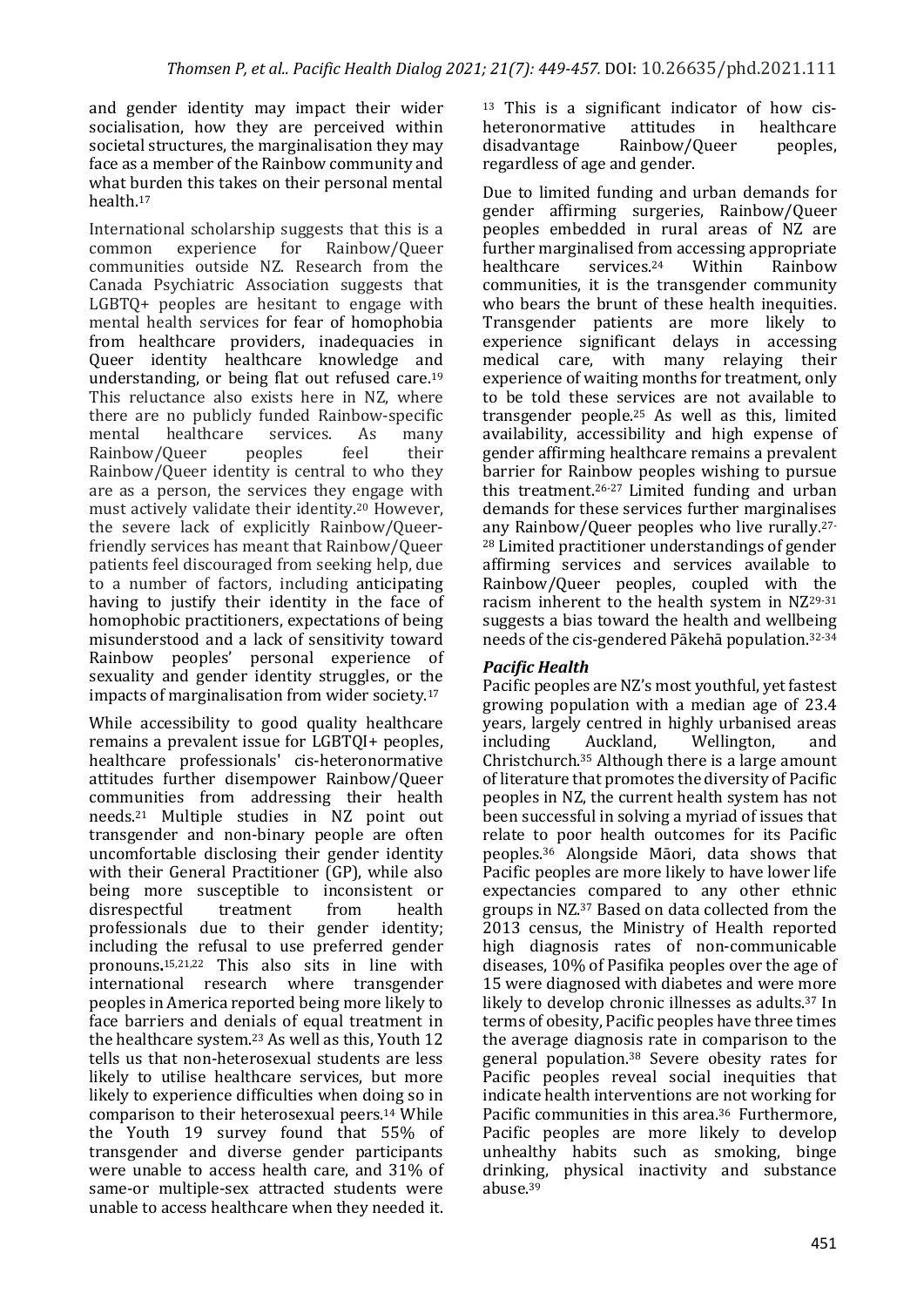The peripheral treatment of Pacific people in healthcare is directly associated with the monocultural and Western healthcare practices in  $NZ<sub>40</sub>$  There is strong evidence that suggests determinants of Pacific health outcomes are complex and exist from a multitude of socioeconomic and cultural influences. These determinants include, but are not limited to, higher levels of deprivation, overcrowded housing, unemployment, cost, communication issues, transportation, lack of health literacy, and cultural stigma. $39,41$  From a Pacific perspective, Pacific peoples have often felt a lack of personal connection with healthcare providers and services, who tend to be 'cold and calculative.'<sup>42</sup> This can start young, as demonstrated in the Youth 19 survey, which found that 25% of Pacific youth were likely to forgo access to health care when needed or wanted.<sup>13</sup> Indigenous Pacific health is promoted through social, physical, mental, environmental, and spiritual wellbeing; absence of one aspect, or 'pou' (pillar) will deteriorate the wellbeing of an individual. $43$ Moreover, Pacific peoples value collectivity; healthcare systems in NZ focus on individuality and do not view health holistically, leading Pacific people to feel portrayed as 'consumers' in 'hostile' services that, by design is unable to enhance Pacific health and wellbeing in meaningful ways. $42,44,45$  Thus, Pacific peoples are discouraged from seeking help and utilising healthcare services, leading to the deterioration of Pacific health.

'Te Rau Hinengaro: The New Zealand Mental Health Survey', NZ's most comprehensive national mental health epidemiological study found that Pacific people's poorer health status is not just limited to physical aspects of health, but that Pacific peoples experience a nearly  $5\%$ higher rate of adverse mental health  $(25%)$  in comparison to the rest of the general population  $(20.7\%)$ .<sup>46,47</sup> Furthermore, Pacific people most commonly reported lifetime mental disorders such as anxiety, depression and substance abuse disorders. Pacific females were more likely to experience an adverse mental disorder, whereas males had higher rates of substance use  $disorders.<sup>48</sup>$  In addition, Pacific peoples experience high rates of suicidal ideation, attempting suicide at three times the rate of the general population.<sup>49</sup>

These outcomes are often made worse by the widespread stigma that exists within Pacific communities toward mental illness. Research shows Pacific peoples are more likely to hold negative attitudes and beliefs towards those who suffer from mental illness and are less likely to interact with or show empathy towards those who suffer from mental health issues.<sup>50</sup> This

creates a complex coalescence of marginalisation and internalised stigmatisation for communities burdened by a poor state of mental health and further encumbered by a culture that renders these issues invisible. As posited by Faalogo-Lilo, this stigma restricts people from addressing mental health issues, worried they may be perceived as weak, as a burden, or as having let their family down, due to Pacific beliefs that emphasise the importance of reliance on family to get through difficulties.<sup>42</sup> Furthermore, this stigma also exists in other locations where diasporic Pacific communities are embedded. Samoan Americans as an example, have communicated a belief that mental illness is not an acceptable subject to address in Samoan culture, labelling anyone who suffers from mental health issues, including their families, as 'cursed.'51

Despite high rates of suffering from severe mental health disorders, the Pacific community in NZ are also the least likely to access mental health services, and overall, Pacific peoples are 35% less likely to receive mental health treatment than the general population. $48$  This is partially due to mainstream mental health services in NZ - much like physical healthcare services - not being attuned to the cultural specificity that allows Pacific peoples to be understood, as mainstream clinical approaches do not sit comfortably with Pacific community values and relational approaches to care.<sup>51</sup> This is due to a number of factors, including contrasting Western and Pacific value systems, which have led to differing framings of what mental health and mental illness look like between cultures.<sup>42,52</sup> In other words. community health issues are often perceived as either insider stigma, or outsider framing based on Eurocentric standards of health. It is likely that this will consistently manifest poor health outcomes, if these misconceptions and stigmas are not broken, addressed, and unpacked.<sup>53</sup>

# **Pacific Rainbow Health**

Despite the dearth of studies on Pacific Rainbow Health in New Zealand health research, a handful of projects do acknowledge the intersecting identities of PRCs. Counting Ourselves found that transgender and non-binary Pacific people were at a higher risk of experiencing gender-based violence within the domestic sphere, at an increased risk of engaging in risk related behaviours, while also being more likely to be treated unfairly at a hotel, restaurant or theatre and avoid essential services like the bank or the doctor.<sup>15</sup> These findings although extremely insightful suffered from small Pacific sample size  $(4%$  of respondents were Pacific), where Pacific respondents had the highest dropout rate in the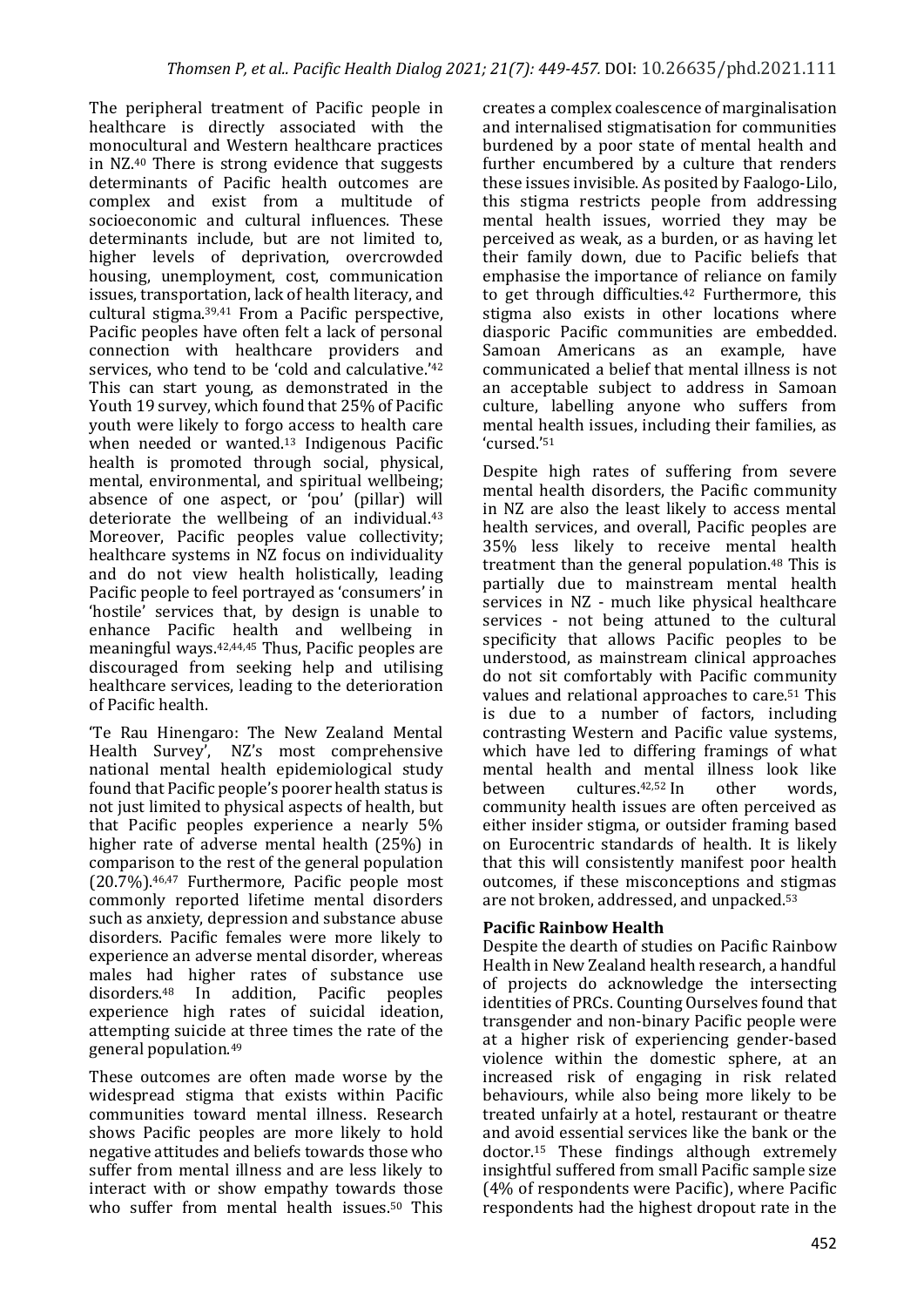Counting Ourselves survey. This pattern is also repeated in the Youth 12 survey where just 3.9% of Pacific participants identified as being attracted to the same or both sexes.<sup>14-15</sup> Ultimately, these surveys are unable to capture the depth and nuances of PRC worlds, let alone their experiences with healthcare. This lack of intersectionally-informed research risks health interventions being designed that miss the needs of important sections of Pacific communities. There is strong evidence to suggest that geography of PRC peoples further impacts their engagement with mainstream healthcare providers. The overwhelming majority of both Rainbow/Queer and Pacific communities reside in, or are more likely to migrate to urban areas, with Auckland acting as the centrepoint for Rainbow/Queer and Pacific healthcare services.<sup>27,28,35,60,61</sup> However, the urban demand for healthcare services poses a variety of challenges for PRC peoples who live rurally. For example, if a Pacific trans person was living in rural Taranaki and needed treatment for gender affirming surgeries, they would need to travel to Auckland. To ensure these services are available throughout the country, more consideration should be taken on the geographical barriers to PRCs health and the consistency of healthcare services.62

It can be assumed through prior literature that it is likely that those who exist at the Rainbow-Pacific intersection are at an elevated risk of discrimination because of their double minority status. International studies confirm that this 'extra layer of marginalisation' strongly resonates with people of colour who identify Queer or Rainbow.<sup>63-66</sup> Within a Pacific context, stigma against PRCs is well-documented, but within Rainbow/Queer communities, Pacific voices are often overpowered by cisgendered, gay European men.<sup>68</sup> This doubled layer of marginalisation reflects a double marker of discrimination, for those who exist in both communities which are both consistently positioned as experiencing low health outcomes in comparison to the general population. This is a nuance that existing health research in NZ is not so attuned to.

# **DISCUSSION**

This literature review reveals that very little research exists that focus specifically on the health and wellbeing of  $PRCs$  in NZ. As such, a more intersectional approach to health research will need to be taken to get a stronger gauge of the state of PRCs' health and wellbeing in NZ.

Intersectionality was coined by Black feminist scholar, Kimberlee Crenshaw, to examine how the multidimensional, combinative factors of a person's many subsumed identity points may lead to unique forms of marginalisation in society that does not account for the point at which these stigmas meet. $54-57$  Intersectionality is important in this context, as it teaches us to be attentive to the unique ways members of Rainbow communities *and* Pacific communities in NZ may experience multi-layered forms of marginalisation as a product of intersecting forms of stigma. Quite often, when literature explores the health and wellbeing of Pacific and Rainbow peoples, there is an urge to treat both populations as isolated communities, with both communities frequently described as being more likely to experience poor health, in comparison to the general population.<sup>10,11,14,15,46,58</sup> While this does allow investigators to provoke discussion on the needs of both communities, these conversations often overlook the unique contours of an experience that is both ethnically Pacific and Rainbow/Queer. To date, very little intersectionally-focused research has taken place in the health context in New Zealand. The latest being the Honour Project Aotearoa<sup>15</sup> and the newly HRC funded Manalagi Project.<sup>59</sup>

# **CONCLUSION**

This paper shines a light on the lack of information on Queer and Rainbow Pacific health and wellbeing in NZ. The stigmatisation of PRC in NZ remains a prevalent issue for the NZ healthcare system. This literature review suggests that more health research needs to be. positioned at the intersection of Pacific and Rainbow communities. The newly funded Manalagi Project by the Health Research Council will help to form a clearer picture of the needs of this often-neglected part of NZ's Pacific population.

**FUNDING**: The Manalagi Project, funded by the Health Research Council (HRC) of New Zealand, drove this literature review. This paper is made possible through the financial support of the HRC. The University of Auckland also provided financial support through its Summer Scholars Program to provide funding for one of the coauthors to participate in the development of this literature review.

#### **AUTHOR INVOLVEMENT:**

The lead author led the shaping of the article, methods used, concept, data acquisition, analysis and interpretation. They give final approval and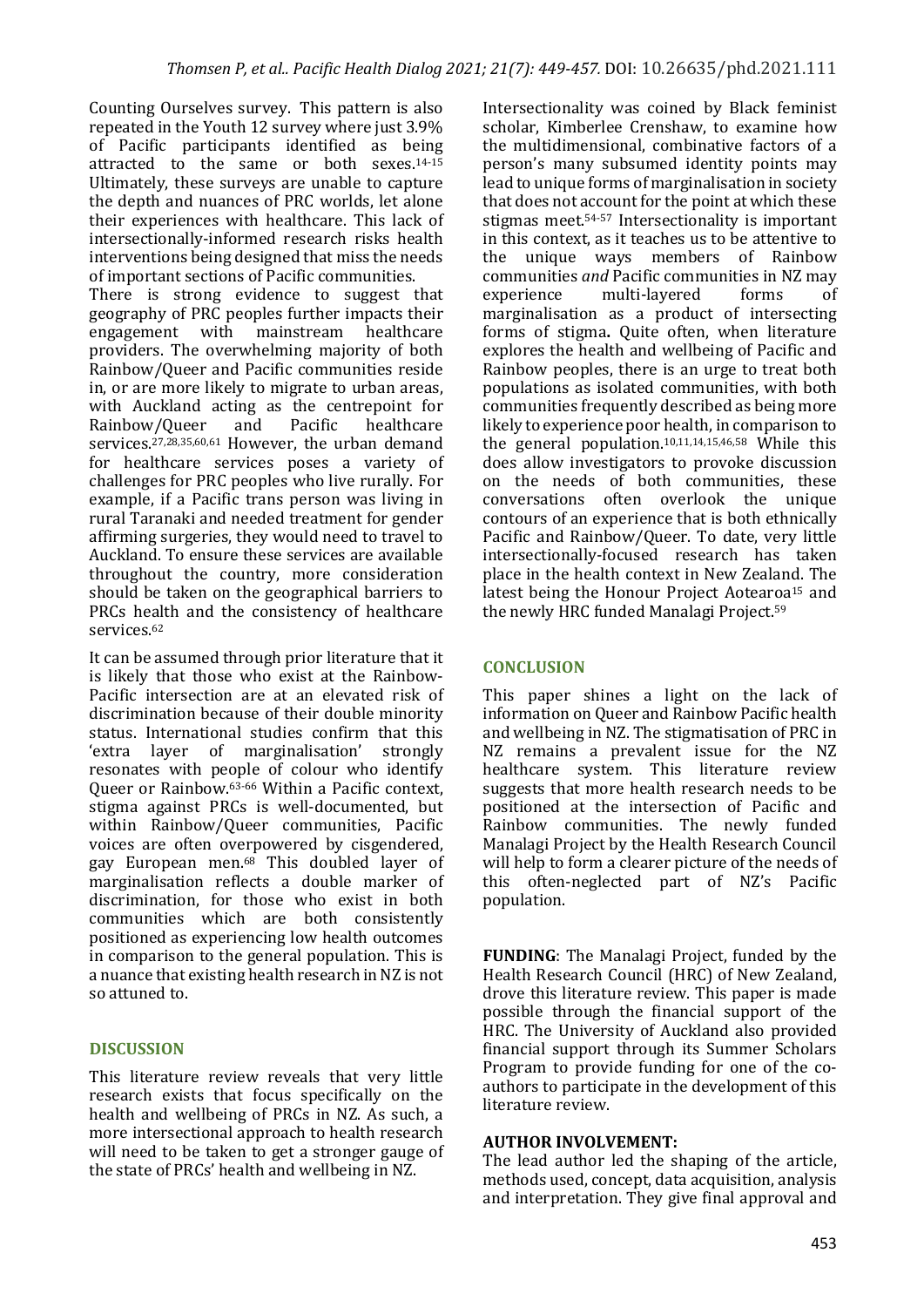agree to be accountable for all aspects of this work. SO did data collection, synthesis of data and helped analysis and interpretation. HA undertook large data collection activities, helped svnthesis of data and provided analysis and interpretation support. AP undertook data collection, supported synthesis of data analysis and interpretation. All authors gave final approval and agreed to be accountable for all aspects of this work.

# **REFERENCES**

- 1. Stats NZ. New Zealand's population reflects growing diversity | Stats NZ 2019. https://www.stats.govt.nz/news/newzealands-population-reflects-growingdiversity (accessed January 14, 2021).
- 2. MVPFAFF. Rainbow directory n.d. https://rainbowdirectory.co.nz/glossary/mv pfaff/ (accessed January 26, 2021).
- 3. Weedon A. Understanding the Pacific's alternative genders. RNZ 2019. https://www.rnz.co.nz/international/pacific -news/397872/understanding-the-pacific-salternative-genders (accessed January 26, 2021).
- 4. Rainbow mental health. Understanding the diversity of experiences among Rainbow People. Supporting Aotearoa's rainbow people n.d. https://www.rainbowmentalhealth.com/und erstanding-the-diversity (accessed January 26, 2021).
- 5. Oranga Tāngata, Oranga Whānau. Rainbow communities, mental health and addictions a submission to the Government Inquiry into Mental Health and Addiction 2018.
- 6. Stevens MW. Rainbow health: The public health needs of LGBTTI communities in<br>Aotearoa New Zealand with policy Aotearoa New Zealand with policy recommendations 2013.
- 7. Jon E. Grant, Brian L. Odlaug, Katherine Derbyshire, Liana R. N. Schreiber, Katherine Lust, Gary Christenson. Mental health and clinical correlates in lesbian, gay, bisexual, and queer voung adults  $2014:62:75-8$ . https://doi.org/10.1080/07448481.2013.84 4697.
- 8. Flonnoy S. Too queer to be here: The negative effects of homophobia on lesbian, gay, and bisexual individuals. ProQuest. University of West Georgia, 2020.
- 9. Smith E, Jones T, Ward R, Dixon J, Mitchell A, Hillier L. From blues to rainbows: Mental

health and wellbeing of gender diverse and transgender young people in Australia. Melbourne: The Australian Research Centre in Sex, Health, and Society; 2014.

- 10. Health Promotion Agency. Wellbeing and mental health among Rainbow New Zealanders 2019.
- 11. Reisner SL, Poteat T, Keatley J, Cabral M, Mothopeng T, Dunham E, et al. Global health burden and needs of transgender populations: A review 2016;388:412-36. https://doi.org/doi:http://dx.doi.org/10.101 6/S0140-6736(16)00684-X.
- 12. Lucassen M, Clark T, Moselen E, Robinson E. Youth'12 The Health and Wellbeing of Secondary School Students in New Zealand: Results for Young People Attracted to the Same Sex or Both Sexes. 2014.
- 13. Veale J, Byrne J, Tan K, Guy S, Yee A, Nopera T, et al. Counting ourselves: the health and wellbeing of trans and non-binary people in Aotearoa New Zealand. 2019.
- 14. Te Kotahi Research Institute (TKRI). Honour Project Aotearoa. Waikato: Māori Research Institute for Innovation, Well-being and Inspiration: University of Waikato.; 2020
- 15. Semp D. Questioning heteronormativity: using queer theory to inform research and practice within public mental health services. Psychology & Sexuality 201; 2:69-86. https://doi.org/10.1080/19419899.2011.53 6317.
- 16. Semp D, Read J. Queer conversations: improving access to, and quality of, mental health services for same-sex-attracted clients. Psychology & Sexuality 2015; 6:217-28. https://doi.org/10.1080/19419899.2014.89 0122.
- 17. Veltman A, Chaimowitz G. Mental health care for people who identify as lesbian, gay, bisexual, transgender, and (or) queer. Can I Psychiatry 2014: 59:1-7.
- 18. Fraser G. Rainbow experiences of accessing mental health support in Aotearoa New Zealand: A community-based mixed methods study. University of Wellington, 2020.
- 19. New Zealand, Human Rights Commission. To be who I am: report of the inquiry into discrimination experienced by transgender  $p =$ Kia noho au ki tōku anō ao $:$  he pūrongo mō te uiuitanga mō aukatitanga e pāngia ana e ngā tāngata whakawhitiira. Auckland, N.Z.: Human Rights Commission; 2008.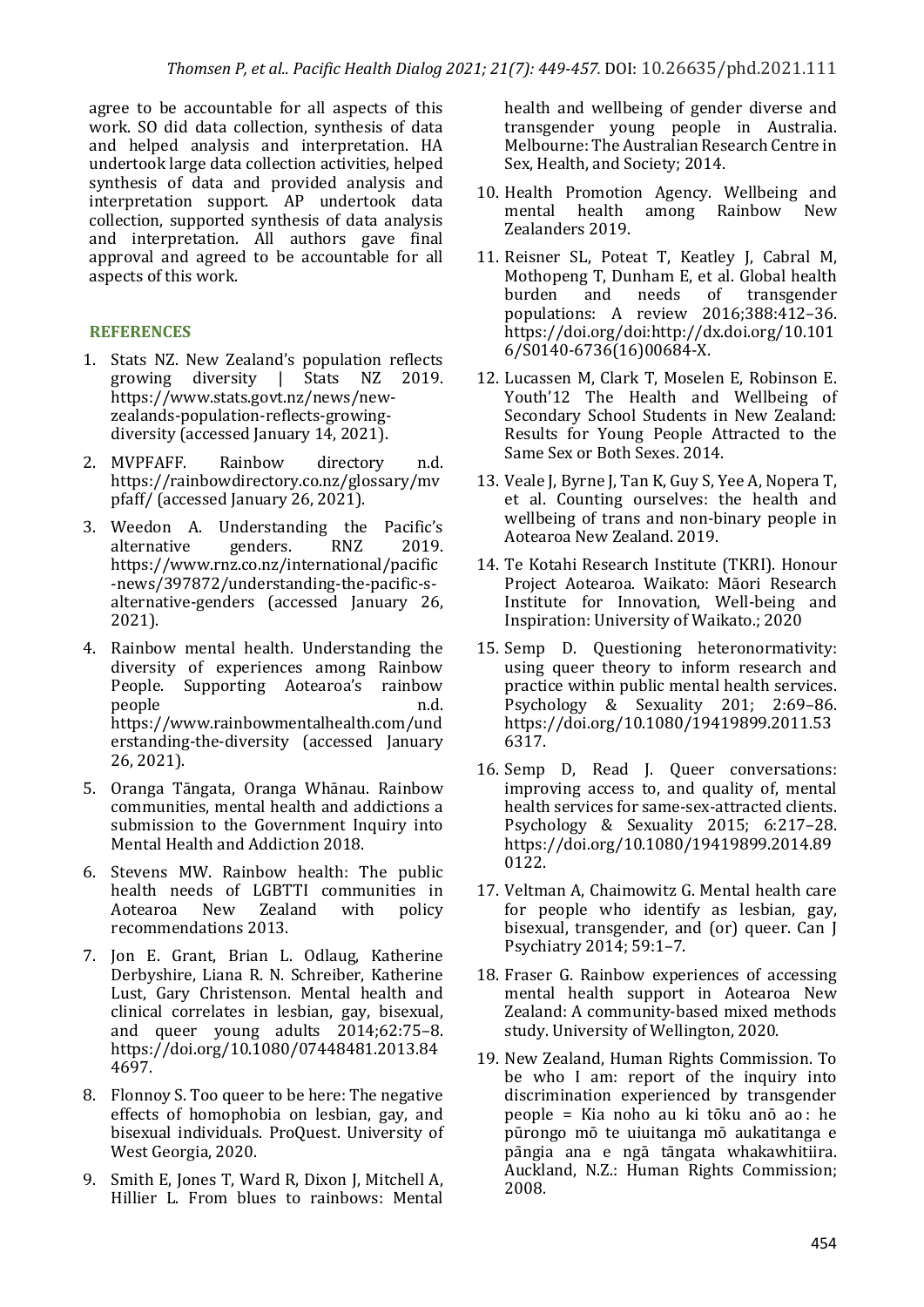- 20. Birkenhead A, Rands D. Improving mental health and addiction services for Rainbow Communities: Let's Talk About Sex (sexuality and gender). Auckland District Health Board: 2012.
- 21. Grant JM, Mottet LA, Tanis J, Harrison J, Herman JL, Keisling M. Injustice at Every Turn: A Report of the National Transgender Discrimination Survey. Washington: 2011.
- 22. Counties Manukau District Health Board. Gender Reassignment Health Services for Trans People within New Zealand 2011.
- 23. University of Waikato. Education is key for gender-affirming health care. 2019
- 24. Carroll R. Why the way we approach transgender and non-binary healthcare needs to change. The Conversation n.d.
- 25. Pega F, MacEwan I. Takatāpui, lesbian, gay and bisexual scoping exercise: Report to the Alcohol Advisory Council of New Zealand. Wellington, New Zealand: Alcohol Advisory Council of New Zealand; 2010.
- 26. Murphy, Strongman S. Trans healthcare a harmful postcode lottery. RNZ 2020.
- 27. Walters KL. Urban lesbian and gay American Indian identity: Implications for mental health service delivery. Two Spirit people: American Indian lesbian women and gay men., London, UK: Harrington Park Press; 1997
- 28. Health and Disability System Review. Health and Disability System Review - Final Report -Purongo Whakamutunga. Wellington: HDSR; 2020.
- 29. The Royal Australasian College of Physicians. Health Equity n.d. https://www.racp.edu.au/advocacy/makeit-the-norm/health-equity (accessed January 26, 2021).
- 30. Simmonds S, Carter M, Preval N, Wilson R. Baseline Data Capture: Cultural Safety, Partnership and Health Equity Initiatives -FINAL REPORT. Wellington: 2020.
- 31. Kerekere E. Part of the whānau: The emergence of takatāpui Identity - he whāriki takatāpui. Wellington: 2017.
- 32. Panelli R, Tipa G. Placing well-being: A Māori case-study of cultural and environmental specificity. n.d.;4:445–60. https://doi.org/10.1007/s10393-007-0133- 1.
- 33. StatsNZ. 2018 Census ethnic group summaries | Stats NZ 2018.

https://www.stats.govt.nz/tools/2018 census-ethnic-group-summaries/pacificpeoples (accessed January 14, 2021).

- 34. Ryan D, Grey C, Mischewski B. Tofa Saili: A review of evidence about health equity for Pacific Peoples in New Zealand. Wellington: Pacific Perspectives Ltd; 2019.
- 35. Ministry of Health. Tagata Pasifika in New Zealand. Ministry of Health NZ 2014. https://www.health.govt.nz/ourwork/populations/pacific-health/tagatapasifika-new-zealand (accessed January 14, 2021).
- 36. Ministry of Health. Obesity statistics. Ministry of Health NZ n.d. https://www.health.govt.nz/nz-healthstatistics/health-statistics-and-datasets/obesity-statistics (accessed January 14, 2021).
- 37. Ministry of Social Development. Pasefika Proud: The profile of Pacific peoples in New Zealand.  $2016$ .
- 38. Health Quality Intelligence. A window on the quality of Aotearoa New Zealand's health care 2019 - a view on Māori health equity. Health Quality & Safety Commission 2019. https://www.hqsc.govt.nz/ourprogrammes/health-qualityevaluation/publications-and-resources/ (accessed January 27, 2021).
- 39. Sorensen D, Jensen S, Rigamoto M, Pritchard M. Pasifika People in New Zealand: How are we doing? 2015.
- 40. Fa'alogo Lilo C. Barriers and Supports Pacific People Experience in Using Mental Health Services. Thesis. ResearchSpace@Auckland, 2012.
- 41. Pulotu-Endemann FK. Fonofale: Model of Health. Fonofale: Model of Health, 2001.
- 42. Lilo LS, Tautolo E-S, Smith M. Health literacy, culture and Pacific peoples in Aotearoa, New Zealand: A review. Pacific Health 2020; 3. https://doi.org/10.24135/pacifichealth.v3i0. 4.
- 43. Disley B, Durie M, Paterson R, Rangihuna D, Tiatia-Seath J, Tualamali'i J. He Ara Oranga: report of the Government Inquiry into Mental Health and Addiction. 2018.
- 44. Oakley Browne MA, Elisabeth Wells J, Scott KM. Te Rau Hinengaro: The New Zealand Mental Health Survey. Wellington, New Zealand: Ministry of Health; 2006.
- 45. Elisabeth Wells J, Oakley Browne MA, Scott KM, Mcgee MA, Baxter J, Kokaua J. Te Rau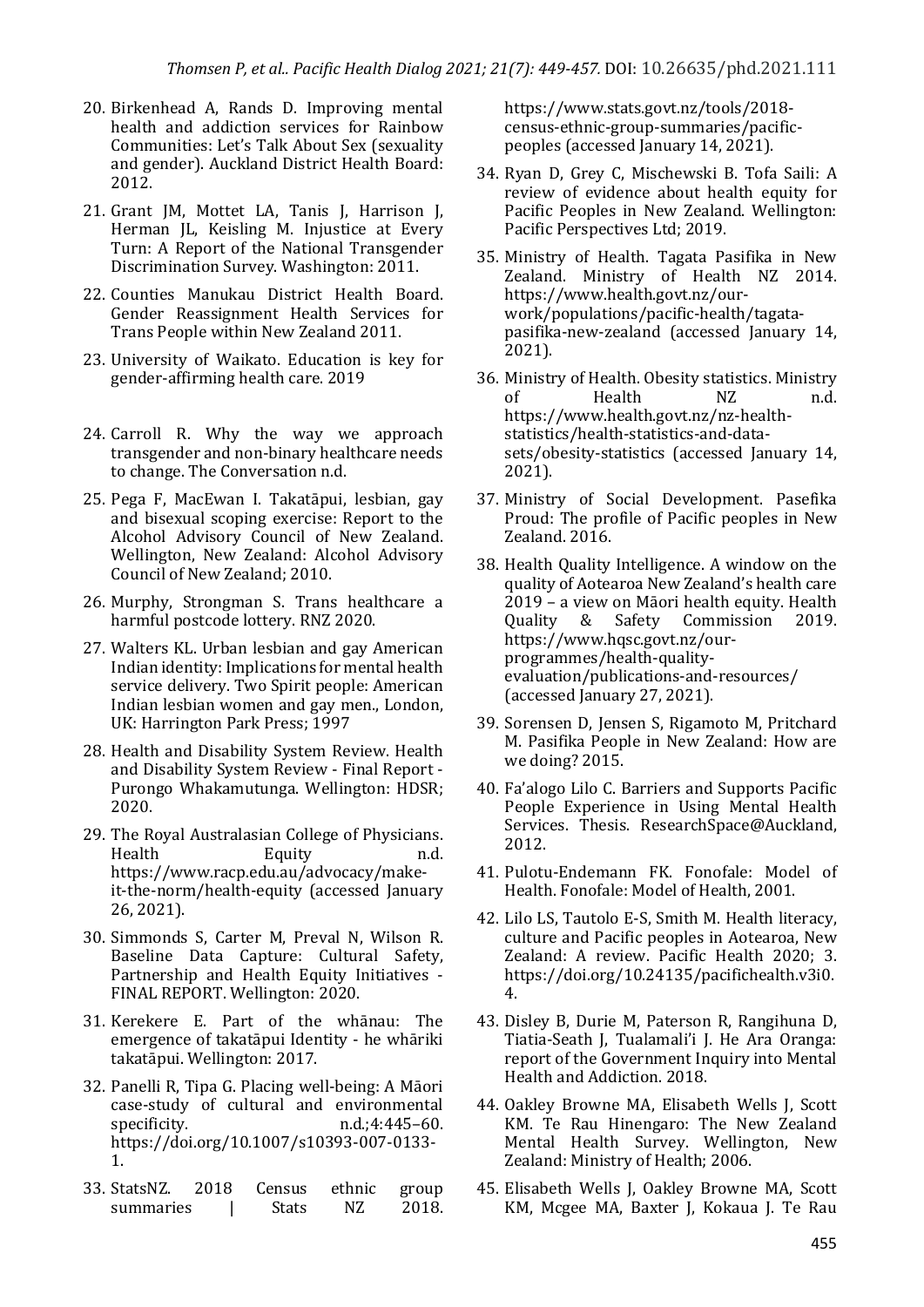Hinengaro: The New Zealand Mental Health Survey: Overview of Methods and Findings. Aust N Z J Psychiatry 2006;40:835-44. https://doi.org/10.1080/j.1440- 1614.2006.01902.x.

- 46. New Zealand, Ministry of Health. Pacific peoples and mental health: a paper for the Pacific Health and Disability Action Plan review. Wellington, N.Z.: Ministry of Health; 2008.
- 47. Wise Group (N.Z.), Te Pou o te Whakaaro Nui, Le Va. FLO, Pasifika for life: Pasifika community perspectives on suicide prevention in New Zealand. 2014.
- 48. Minster J, Trowland H, New Zealand, Health Promotion Agency. Te Kaveinga - mental health and wellbeing of Pacific peoples: results from the New Zealand mental health monitor & health and lifestyles survey. 2018.
- 49. Yamada A-M, Vaivao DES, Subica AM. Addressing mental health challenges of Samoan Americans in Southern California: Perspectives of Samoan community providers. Asian American Journal of Psychology 2019;10:227–38. https://doi.org/10.1037/aap0000140.
- 50. Tiatia-Seath J. Pacific peoples, mental health service engagement and suicide prevention in Aotearoa New Zealand. Ethnicity and Inequalities in Health and Social Care 2014;7:111–21. https://doi.org/10.1108/EIHSC-10-2013- 0023.
- 51. Stang A, Earnshaw V, Logie C, van Brakel W, Simbayi L, Barre I, et al. The Health Stigma and Discrimination Framework: a global, crosscutting framework to inform research, intervention development, and policy on health-related stigmas. BMC Medicine 2016;388:412–36. https://doi.org/10.1016/S0140- 6736(16)00684-X.
- 52. Crenshaw K. Demarginalizing the intersection of race and sex:  $A$  Black feminist critique of antidiscrimination doctrine, feminist theory and antiracist politics. University of Chicago Legal Forum  $2015:1989$ .
- 53. Cooper B. Intersectionality. vol. 1. Oxford University Press: 2015. https://doi.org/10.1093/oxfordhb/9780199 328581.013.20.
- 54. Carbado DW. Colorblind intersectionality. Signs: Journal of Women in Culture and Society 2013: 38:811-45. https://doi.org/10.1086/669666.
- 55. Coleman AL. What's intersectionality? Let these scholars explain the theory and its history. Time 2019 https://time.com/5560575/intersectionality -theory/ (accessed January 27, 2021).
- 56. New Zealand, Statistics New Zealand, New Zealand, Ministry of Pacific Island Affairs. Health and Pacific peoples in New Zealand: Pacific progress. Wellington, N.Z.: Statistics New Zealand; 2011.
- 57. Health Research Council. Manalagi: Aotearoa Pacific Rainbow/Queer/LGBTIQA+ MVPFAFF Health and Wellbeing Project | Health Research Council of New Zealand n.d. https://hrc.govt.nz/resources/researchrepository/manalagi-aotearoa-pacificrainbowqueerlgbtiqa-mvpfaff-health-and (accessed January 26, 2021).
- 58. Doan PL. Queers in the American city: Transgendered perceptions of urban space. Gender, Place & Culture 2007;14:57-74. https://doi.org/10.1080/096636906011223 09.
- 59. Saxton A. LGBTI homelessness: Auckland's most vulnerable rough sleepers. Stuff 2020. https://www.stuff.co.nz/national/11879201 5/lgbti-homelessness-aucklands-mostvulnerable-rough-sleepers (accessed January 17, 2021)
- 60. Ministry of Health NZ. Expanding primary mental health and addiction support 2020. https://www.health.govt.nz/ourwork/mental-health-and-addiction/primaryand-community-wellbeing/expandingprimary-mental-health-and-addictionsupport (accessed January 26, 2021).
- 61. Alimahomed S. Thinking outside the rainbow: women of color redefining queer politics and identity. Social Identities 2010; 16:151-68. https://doi.org/10.1080/135046310036888 49.
- 62. Kiesling E. The missing colors of the rainbow: Black queer resistance. European Journal of American studies 2017:11. https://doi.org/10.4000/ejas.11830.
- 63. Kelly-Hanku, A., Willie, B., Weikum, D.,A., Boli Neo, R., Kupul, M., Coy, K., Hou, P., Aeno. H., Ase, S., Gabuzzi, J., Nembari, J., Narakobi, R., Amos-Kuma, A., Gare, J., Dala, N., Wapling, J., Toliman, P., John, L., Nosi, S., Worth, H., Whiley, D., Tabrizi, S.N. Kaldor, I.M., Vallely, A.J. Badman, S.G. and Hakim, A. Kauntim mi tu : Multi-Site Summary Report from the Key<br>Population Integrated Bio-Behavioural Population Integrated Bio-Behavioural Survey, Papua New Guinea. Papua New Guinea Institute of Medical Research and